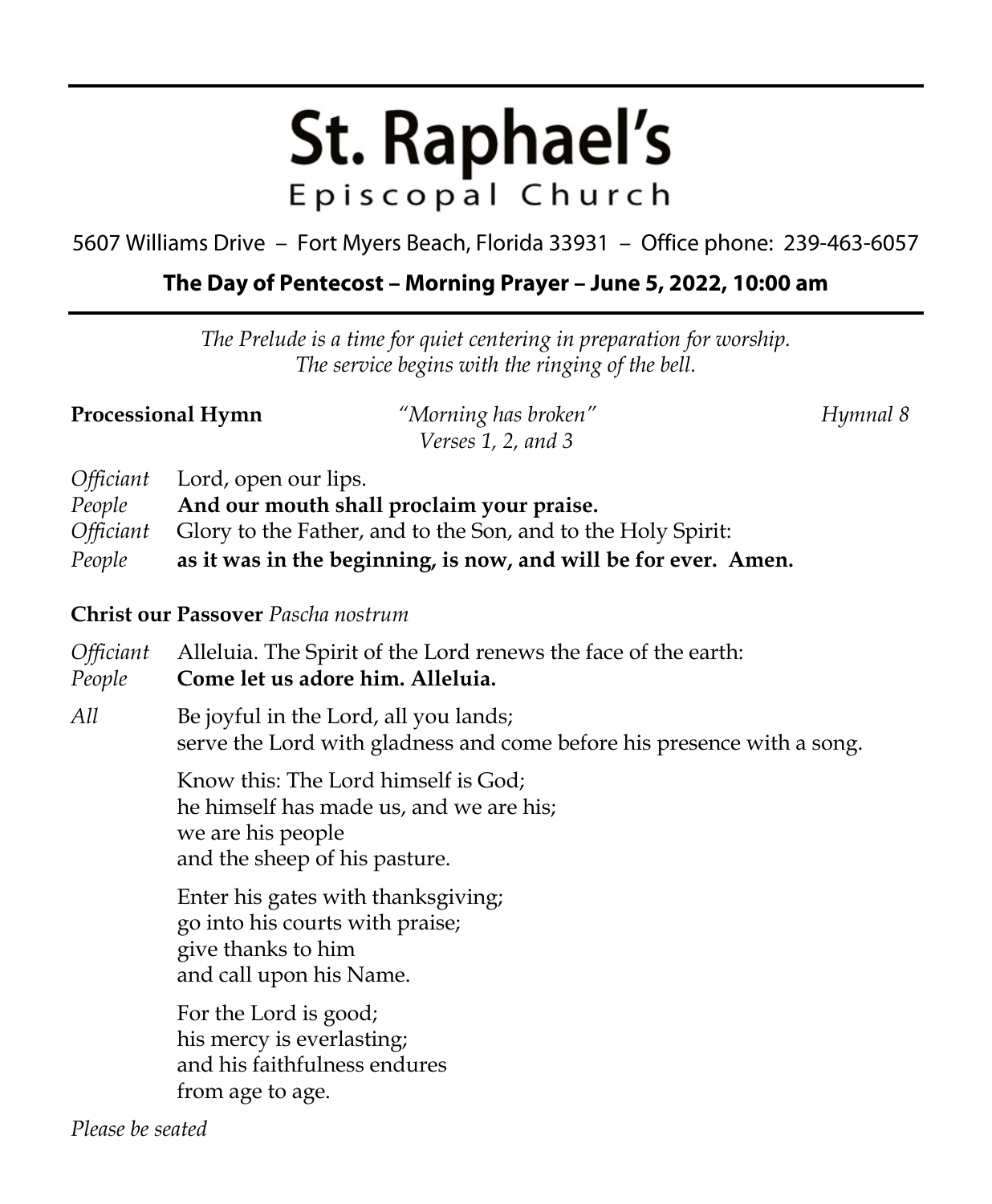### *The Officiant leads the Psalm.*

**From Psalm 104** *prayed together in unison Book of Common Prayer, Page 735*

O Lord, how manifold are your works! in wisdom you have made them all; the earth is full of your creatures.

Yonder is the great and wide sea with its living things too many to number, creatures both small and great.

There move the ships, and there is that Leviathan, which you have made for the sport of it.

All of them look to you to give them their food in due season. You give it to them; they gather it; you open your hand, and they are filled with good things.

You hide your face, and they are terrified; you take away their breath, and they die and return to their dust.

You send forth your Spirit, and they are created; and so you renew the face of the earth.

# **First Reading** *Genesis 11:1-9*

Now the whole earth had one language and the same words. And as they migrated from the east, they came upon a plain in the land of Shinar and settled there. And they said to one another, "Come, let us make bricks, and burn them thoroughly." And they had brick for stone, and bitumen for mortar. Then they said, "Come, let us build ourselves a city, and a tower with its top in the heavens, and let us make a name for ourselves; otherwise we shall be scattered abroad upon the face of the whole earth." The Lord came down to see the city and the tower, which mortals had built. And the Lord said, "Look, they are one people, and they have all one language; and this is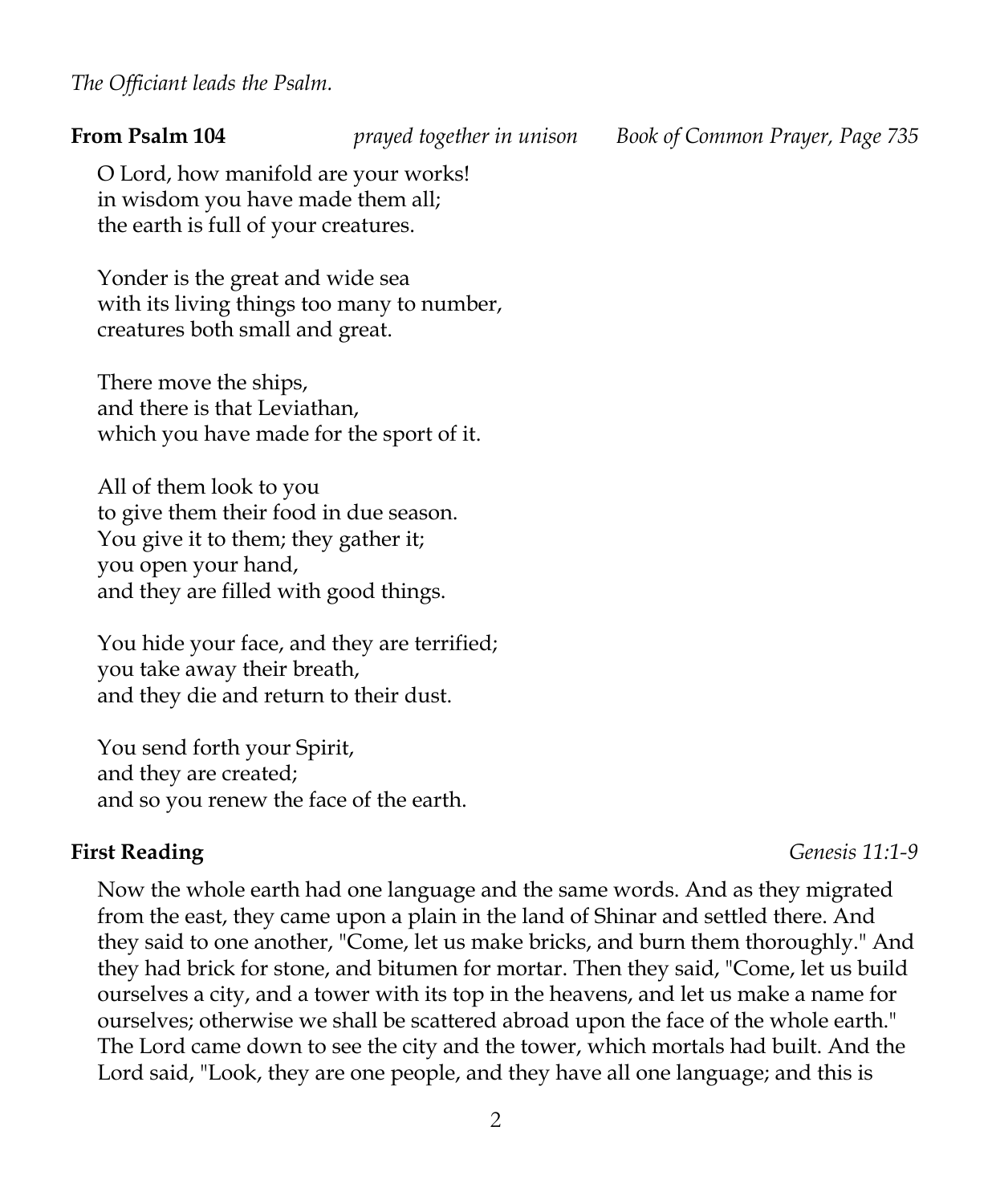only the beginning of what they will do; nothing that they propose to do will now be impossible for them. Come, let us go down, and confuse their language there, so that they will not understand one another's speech." So the Lord scattered them abroad from there over the face of all the earth, and they left off building the city. Therefore it was called Babel, because there the Lord confused the language of all the earth; and from there the Lord scattered them abroad over the face of all the earth.

*Reader:* The Word of the Lord. *People:* **Thanks be to God.**

| Response Hymn | Breathe on me, Breath of God | Trentham |
|---------------|------------------------------|----------|
|               | <i>Verse</i> 1 & 2           |          |

### **The Second Reading** *Acts 2:1-21*

When the day of Pentecost had come, they were all together in one place. And suddenly from heaven there came a sound like the rush of a violent wind, and it filled the entire house where they were sitting. Divided tongues, as of fire, appeared among them, and a tongue rested on each of them. All of them were filled with the Holy Spirit and began to speak in other languages, as the Spirit gave them ability.

Now there were devout Jews from every nation under heaven living in Jerusalem. And at this sound the crowd gathered and was bewildered, because each one heard them speaking in the native language of each. Amazed and astonished, they asked, 'Are not all these who are speaking Galileans? And how is it that we hear, each of us, in our own native language? Parthians, Medes, Elamites, and residents of Mesopotamia, Judea and Cappadocia, Pontus and Asia, Phrygia and Pamphylia, Egypt and the parts of Libya belonging to Cyrene, and visitors from Rome, both Jews and proselytes, Cretans and Arabs—in our own languages we hear them speaking about God's deeds of power.' All were amazed and perplexed, saying to one another, 'What does this mean?' But others sneered and said, 'They are filled with new wine.'

But Peter, standing with the eleven, raised his voice and addressed them: 'Men of Judea and all who live in Jerusalem, let this be known to you, and listen to what I say. Indeed, these are not drunk, as you suppose, for it is only nine o'clock in the morning. No, this is what was spoken through the prophet Joel:

"In the last days it will be, God declares, that I will pour out my Spirit upon all flesh, and your sons and your daughters shall prophesy, and your young men shall see visions, and your old men shall dream dreams. Even upon my slaves, both men and women, in those days I will pour out my Spirit; and they shall prophesy. And I will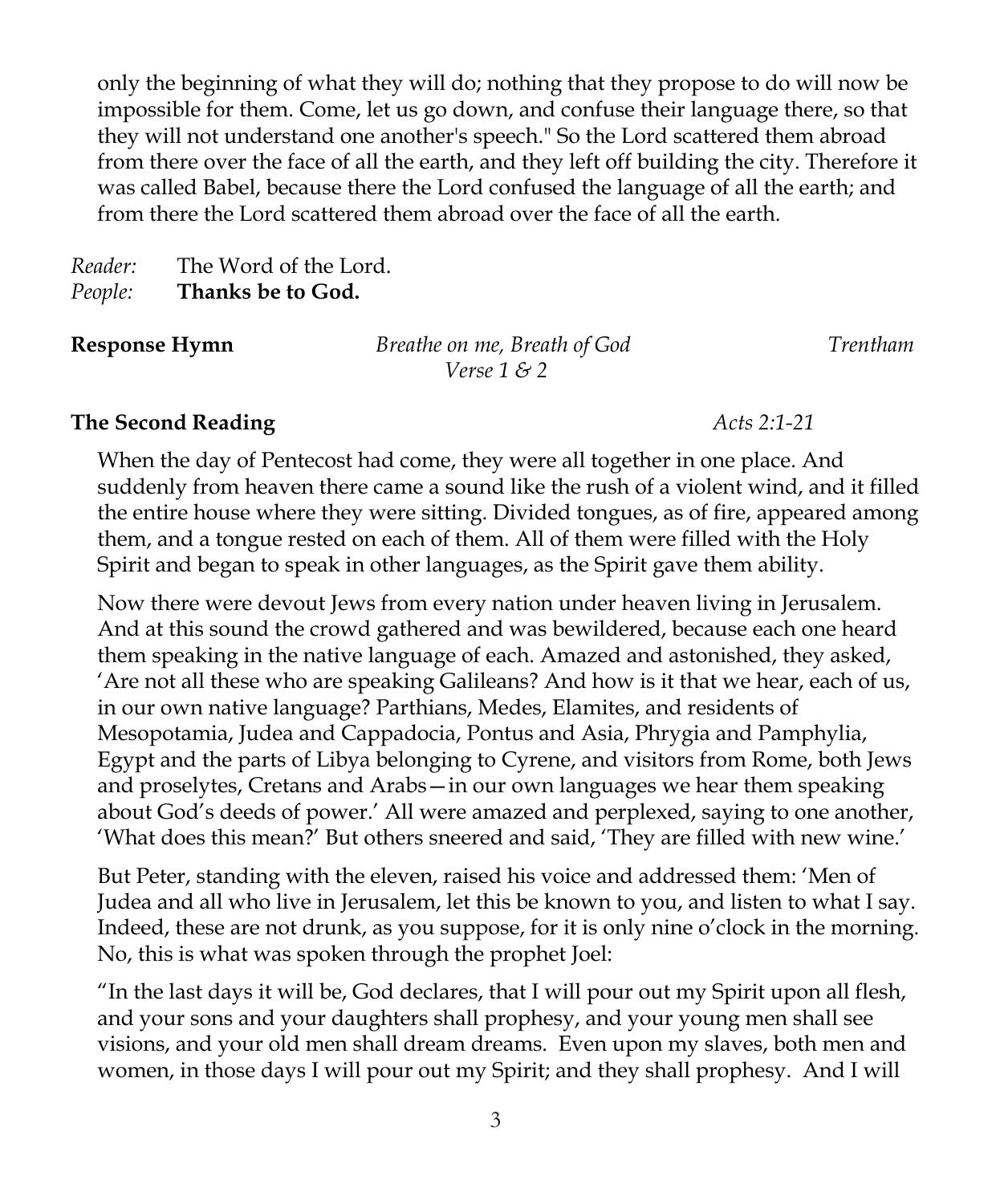show portents in the heaven above and signs on the earth below, blood, and fire, and smoky mist. The sun shall be turned to darkness and the moon to blood, before the coming of the Lord's great and glorious day. Then everyone who calls on the name of the Lord shall be saved."

*Reader:* The Word of the Lord. *People:* **Thanks be to God.**

**Response Hymn** *Breathe on me, Breath of God Trentham Verse 3 & 4*

**The Third Reading** *John 14:8-17, 25-27 Philip said to Jesus, "Lord, show us the Father, and we will be satisfied." Jesus said to Philip said to Jesus, "Lord, show us the Father, and we will be satisfied." Jesus said* him, "Have I been with you all this time, Philip, and you still do not know me? Whoever has seen me has seen the Father. How can you say, `Show us the Father'? Do you not believe that I am in the Father and the Father is in me? The words that I say to you I do not speak on my own; but the Father who dwells in me does his works. Believe me that I am in the Father and the Father is in me; but if you do not, then believe me because of the works themselves. Very truly, I tell you, the one who believes in me will also do the works that I do and, in fact, will do greater works than these, because I am going to the Father. I will do whatever you ask in my name, so that the Father may be glorified in the Son. If in my name you ask me for anything, I will do it.

"If you love me, you will keep my commandments. And I will ask the Father, and he will give you another Advocate, to be with you forever. This is the Spirit of truth, whom the world cannot receive, because it neither sees him nor knows him. You know him, because he abides with you, and he will be in you.

I have said these things to you while I am still with you. But the Advocate, the Holy Spirit, whom the Father will send in my name, will teach you everything, and remind you of all that I have said to you. Peace I leave with you; my peace I give to you. I do not give to you as the world gives. Do not let your hearts be troubled, and do not let them be afraid."

*Reader* The Word of the Lord. *People* **Thanks be to God.**

**Reflection Hymn** *Come Holy Spirit, Heavenly Dove**Hymnal #510 Verses 1, 2 and 4*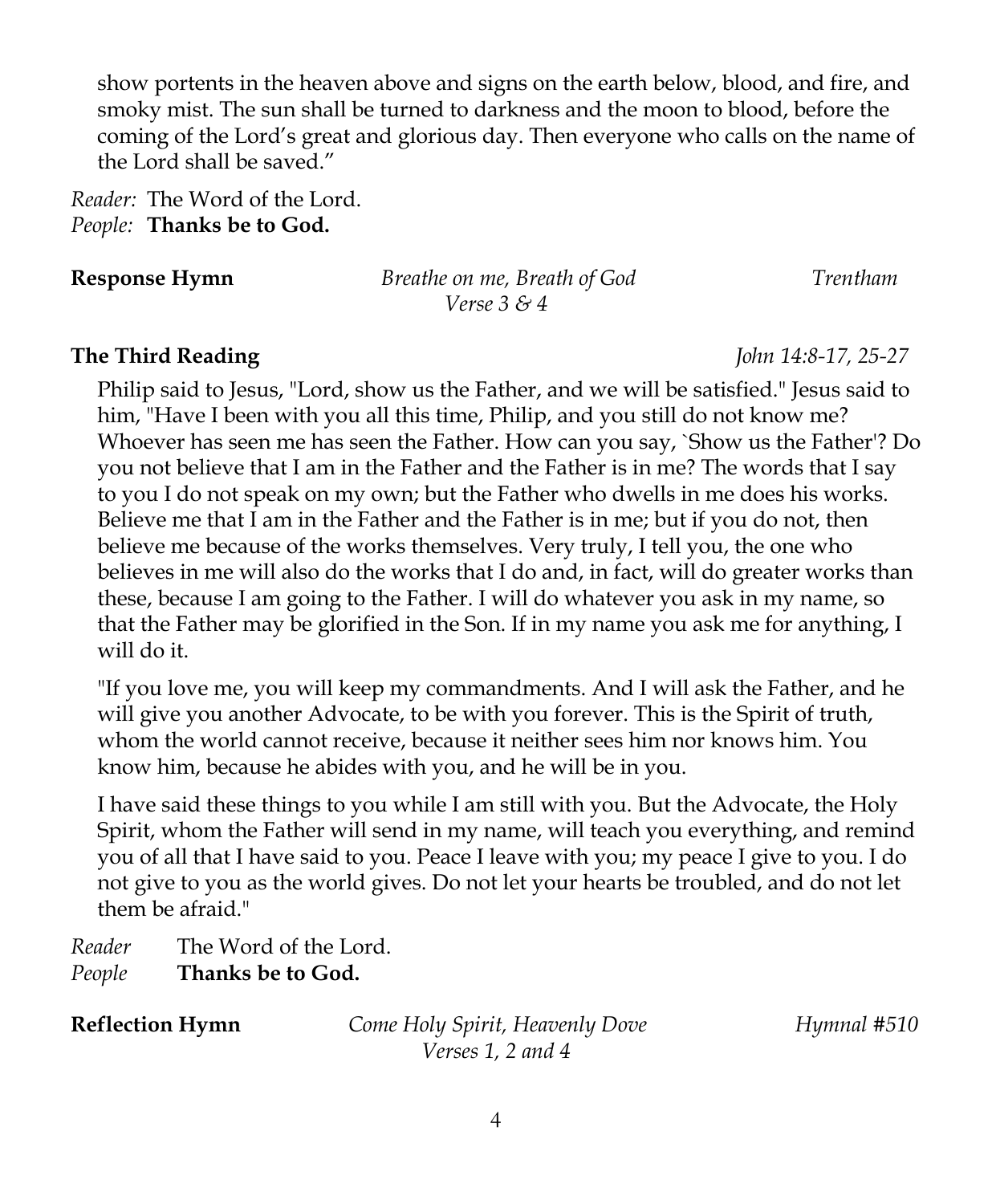**I believe in God, the Father almighty, creator of heaven and earth. I believe in Jesus Christ, his only Son, our Lord. He was conceived by the power of the Holy Spirit and born of the Virgin Mary. He suffered under Pontius Pilate, was crucified, died, and was buried. He descended to the dead. On the third day he rose again. He ascended into heaven, and is seated at the right hand of the Father. He will come again to judge the living and the dead. I believe in the Holy Spirit, the holy catholic Church, the communion of saints, the forgiveness of sins, the resurrection of the body, and the life everlasting. Amen.**

### **The Prayers**

*Officiant* The Lord be with you. *People* **And also with you.** *Officiant* Let us pray.

### *People and Officiant*

**Our Father, who art in heaven, hallowed be thy Name, thy kingdom come, thy will be done, on earth as it is in heaven. Give us this day our daily bread. And forgive us our trespasses, as we forgive those who trespass against us. And lead us not into temptation, but deliver us from evil. For thine is the kingdom, and the power, and the glory, for ever and ever. Amen.**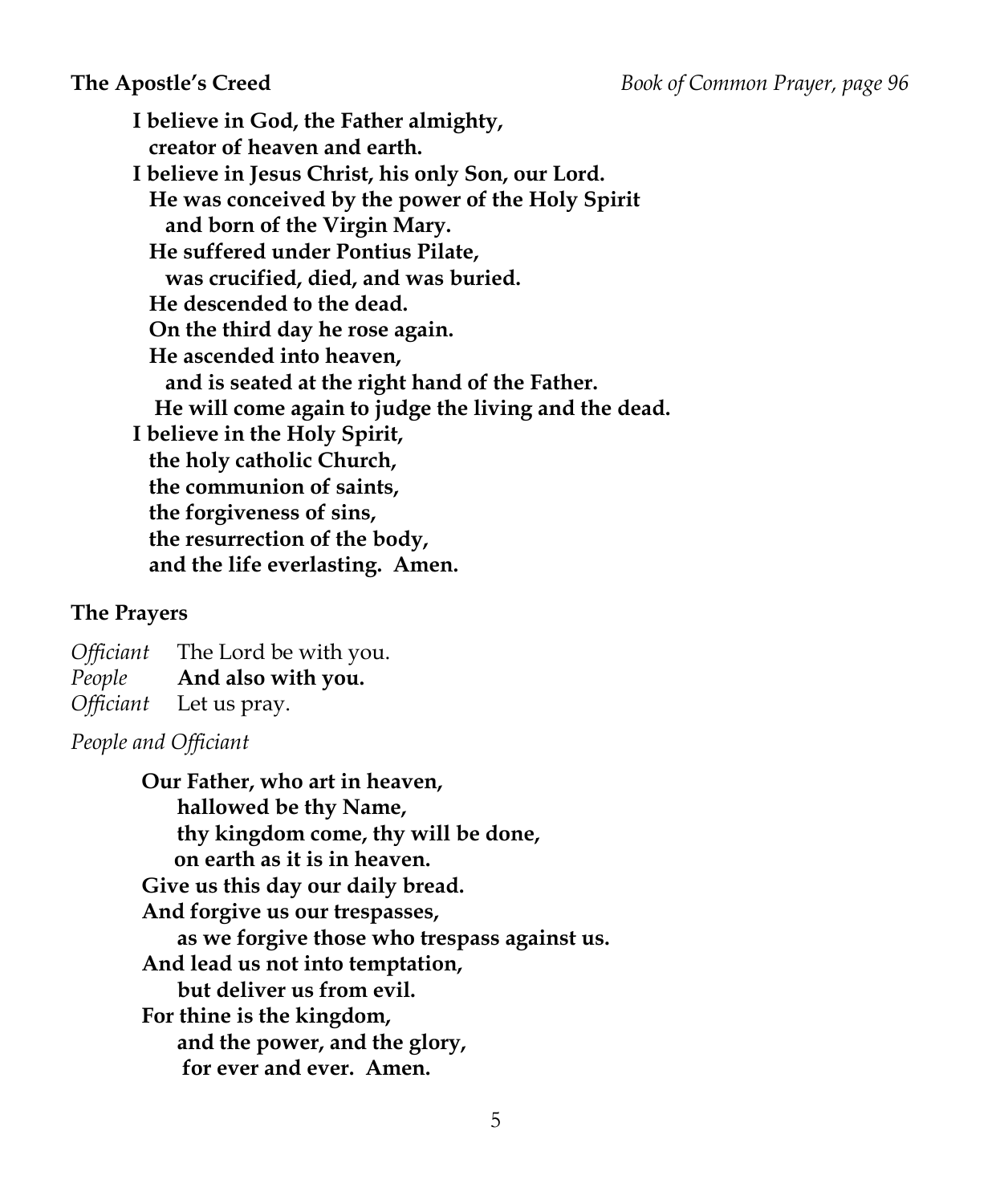| <i><b>Officiant</b></i> | Show us your mercy, O Lord;                   |
|-------------------------|-----------------------------------------------|
| People                  | And grant us your salvation.                  |
| <i><b>Officiant</b></i> | Clothe your ministers with righteousness;     |
| People                  | Let your people sing with joy.                |
| <i><b>Officiant</b></i> | Give peace, O Lord, in all the world;         |
| People                  | For only in you can we live in safety.        |
| <i><b>Officiant</b></i> | Lord, keep this nation under your care;       |
| People                  | And guide us in the way of justice and truth. |
| <i><b>Officiant</b></i> | Let your way be known upon earth;             |
| People                  | Your saving health among all nations.         |
| <i><b>Officiant</b></i> | Let not the needy, O Lord, be forgotten;;     |
| People                  | Nor the hope of the poor be taken away.       |
| <i><b>Officiant</b></i> | Create in us clean hearts, O God;             |
| People                  | And sustain us with your Holy Spirit.         |

*The Officiant says the following Collects*

*The Collect of the Day*

Almighty God, on this day you opened the way of eternal life to every race and nation by the promised gift of your Holy Spirit: Shed abroad this gift throughout the world by the preaching of the Gospel, that it may reach to the ends of the earth; through Jesus Christ our Lord, who lives and reigns with you, in the unity of the Holy Spirit, one God, for ever and ever. **Amen.**

*A Collect for Guidance*

Heavenly Father, in you we live and move and have our being: We humbly pray you so to guide and govern us by your Holy Spirit, that in all the cares and occupations of our life we may not forget you, but may remember that we are ever walking in your sight; through Jesus Christ our Lord. **Amen.**

### *The Officiant continues*

We pray today for those who have asked for our prayers:

Andrew John, Mariann, Julie, Calvin, Christy, Jane, Andrew, John, Elizabeth and Byron, Phil, Penny, Mary Ann, Edward, Karen, Paula, Peter, Jan, Chelsea, Marlene, Eric, Greg, Scott, Bill, Donald, Maude, Matt

Are there others?

*The people add their prayers . . . Silence*